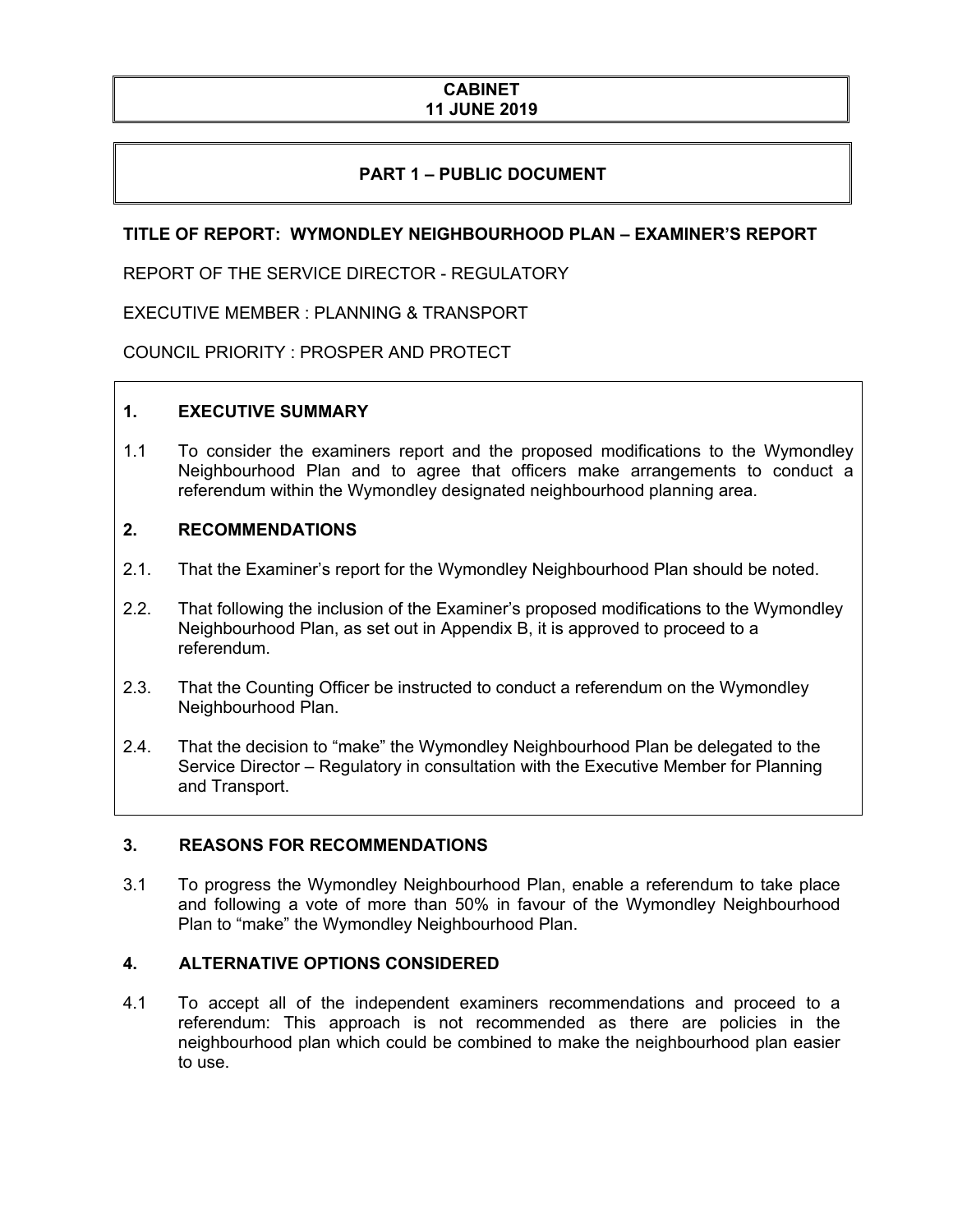- 4.2 To propose additional modifications to the neighbourhood plan : The independent examiner's report sets out a number of modifications to the neighbourhood plan, however, Officers consider that there are further minor amendments which should be made to the policies before the neighbourhood plan is subject to a referendum. These further modifications are set out in paragraph 8.7.
- 4.3 To reject the examiner's proposed modifications : If the examiner's recommendations are not followed, the Parish Council as the qualifying body could request that the Secretary of State intervenes.
- 4.4 The Parish Council, as the Qualifying Body has a right to withdraw the neighbourhood plan at any time before the local planning authority decides on the examination report.
- 4.5 A full copy of the examiner's report is attached as Appendix A.

#### **5. CONSULTATION WITH RELEVANT MEMBERS AND EXTERNAL ORGANISATIONS**

5.1 The Wymondley Neighbourhood Plan has been subject to public consultation which is described in paragraph 7.2 below. Members have been kept informed of the progress of the neighbourhood plan through the Strategic Planning reports to Cabinet.

## **6. FORWARD PLAN**

6.1 This report does not contain a recommendation on a key decision and has not been referred to in the Forward Plan.

## **7. BACKGROUND**

- 7.1. Wymondley Parish Council applied for the designation of the whole parish area as a neighbourhood planning area in June 2015. At that time, officers considered that the area of the parish which fell within the proposed safeguarded land for development to the west of Stevenage should be excluded from the neighbourhood planning area. This was considered by Cabinet at a meeting on 28 July 2015 and a delegated decision was made on 26 August 2015 to designate part of Wymondley parish as the neighbourhood planning area.
- 7.2. In preparing the neighbourhood plan, Wymondley Parish Council and the Wymondley Neighbourhood Plan Committee has undertaken a significant amount of work and public consultation. Consultation on an early draft neighbourhood plan took place in April and May 2016. The neighbourhood plan was submitted to the District Council and consultation took place from 23 June to 4 August 2017. A total of 175 representations were received, 38 objections, 40 supporting representations and 97 comments. The plan was then submitted for examination.
- 7.3. An independent examiner, Deborah McCann, was appointed by the Council in consultation with Wymondley Parish Council.
- 7.4. The role of the examiner is to assess whether a neighbourhood plan meets the basic conditions and other matters set out in paragraph 8 of Schedule 4B of the Town and Country Planning Act 1990 (as amended). Details about the basic conditions are set out in Section 5 of the examiners report, as attached at Appendix A.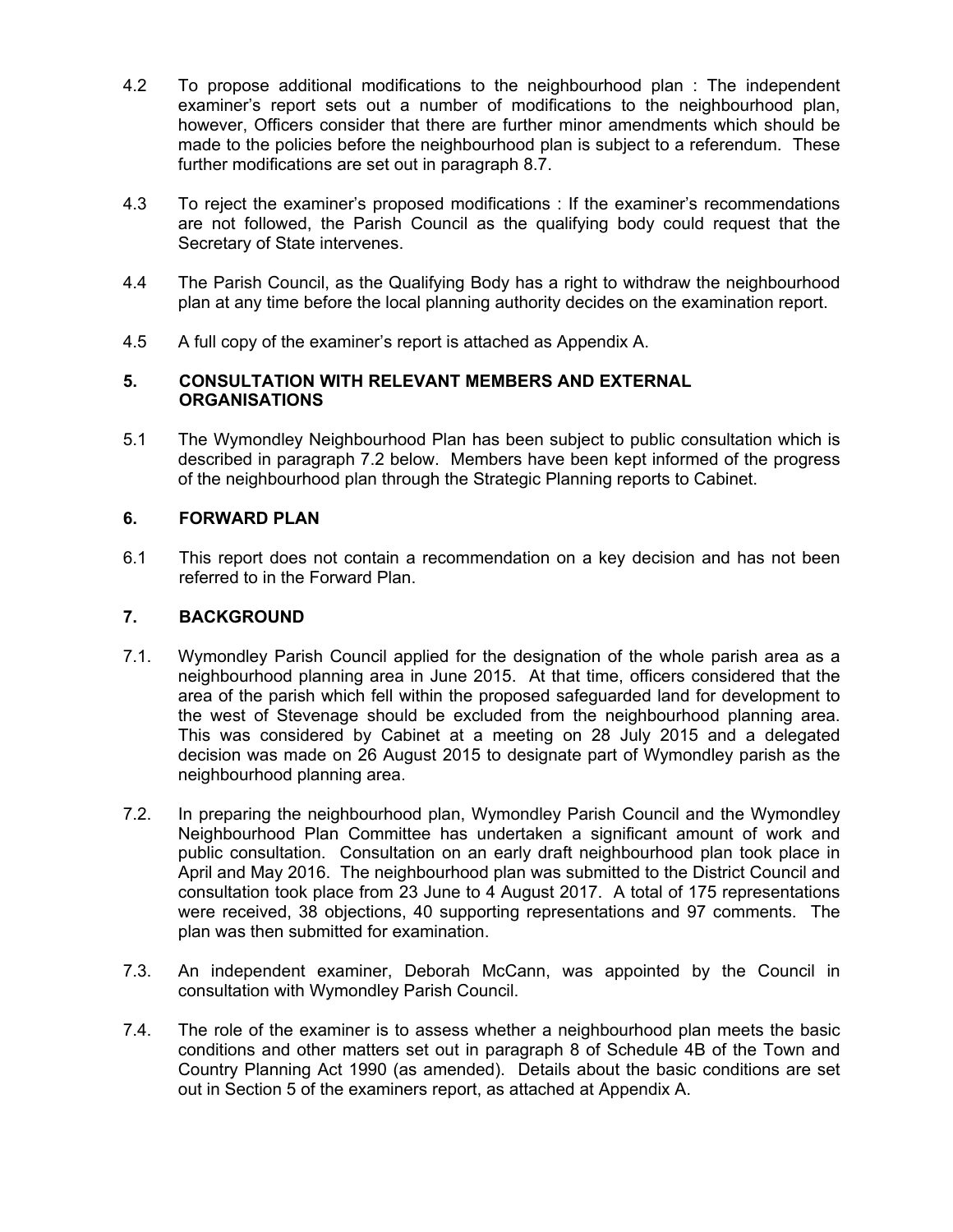- 7.5. Following the examination, the examiner must make one of the following recommendations:
	- The neighbourhood plan can proceed to a referendum on the basis it meets all the necessary legal requirements;
	- The neighbourhood plan can proceed to a referendum subject to modifications; or
	- The neighbourhood plan should not proceed to a referendum on the basis it does not meet the necessary legal requirements.

## **8. RELEVANT CONSIDERATIONS**

- 8.1. The examiner for the Wymondley Neighbourhood Plan was appointed in September 2018 and started the examination shortly afterwards. In most cases, a neighbourhood plan examination is conducted by way of written representations. However, in this case, the examiner decided to hold an exploratory meeting to help in assessing whether the neighbourhood plan met the Basic Conditions and whether it is in general conformity with the Development Plan and the National Planning Policy Framework.
- 8.2. The exploratory meeting was held on 30 January 2019 with representatives from the District Council, Wymondley Parish Council and the Neighbourhood Plan Steering Group present. The main issues on the agenda for the exploratory meeting were:
	- How the housing need of the area would be met across the plan period;
	- Whether the neighbourhood plan is in general conformity with the Development Plan and therefore would meet the Basic Conditions;
	- The designation of Local Green Spaces in the neighbourhood plan; and
	- The clarification of the Habitats Regulation Assessment and the Strategic Environmental Appraisal.
- 8.3. The discussion at the exploratory meeting was led by the examiner with contributions from the District Council, the Parish Council and the Neighbourhood Plan Steering Group. The following issues were clarified:
	- That the Steering Group agreed that the policy seeking to restrict development sites to 50 or fewer dwellings was intended to apply to the area of the parish currently excluded from the green belt under the policies of the District Plan 2<sup>nd</sup> Review with Alterations;
	- That the Steering Group would undertake further work to ensure that consultation had been undertaken with the landowners in respect of those spaces which they sought to designate as Local Green Spaces;
	- That the examiner would consider which policies should be moved into a section within the neighbourhood plan which reflected community aspirations rather being policies which could be used in determining planning applications;
	- That the District Council undertake further work on the Habitats Regulation Assessment and the Strategic Environmental Assessment to allow the basic conditions to be met.
- 8.4. Following the exploratory meeting, the examiner suspended the examination to enable both the District and the Parish Council to complete the additional work that had been requested. All the additional work requested was completed by 1 March 2019 and sent to the examiner to allow her to complete the examination. The examiner's report was issued on 20 March 2019 with the following recommendation: "*I therefore conclude that the Wymondley Neighbourhood Plan subject to the recommended modifications can proceed to Referendum*." The Examiner's report is attached at Appendix A.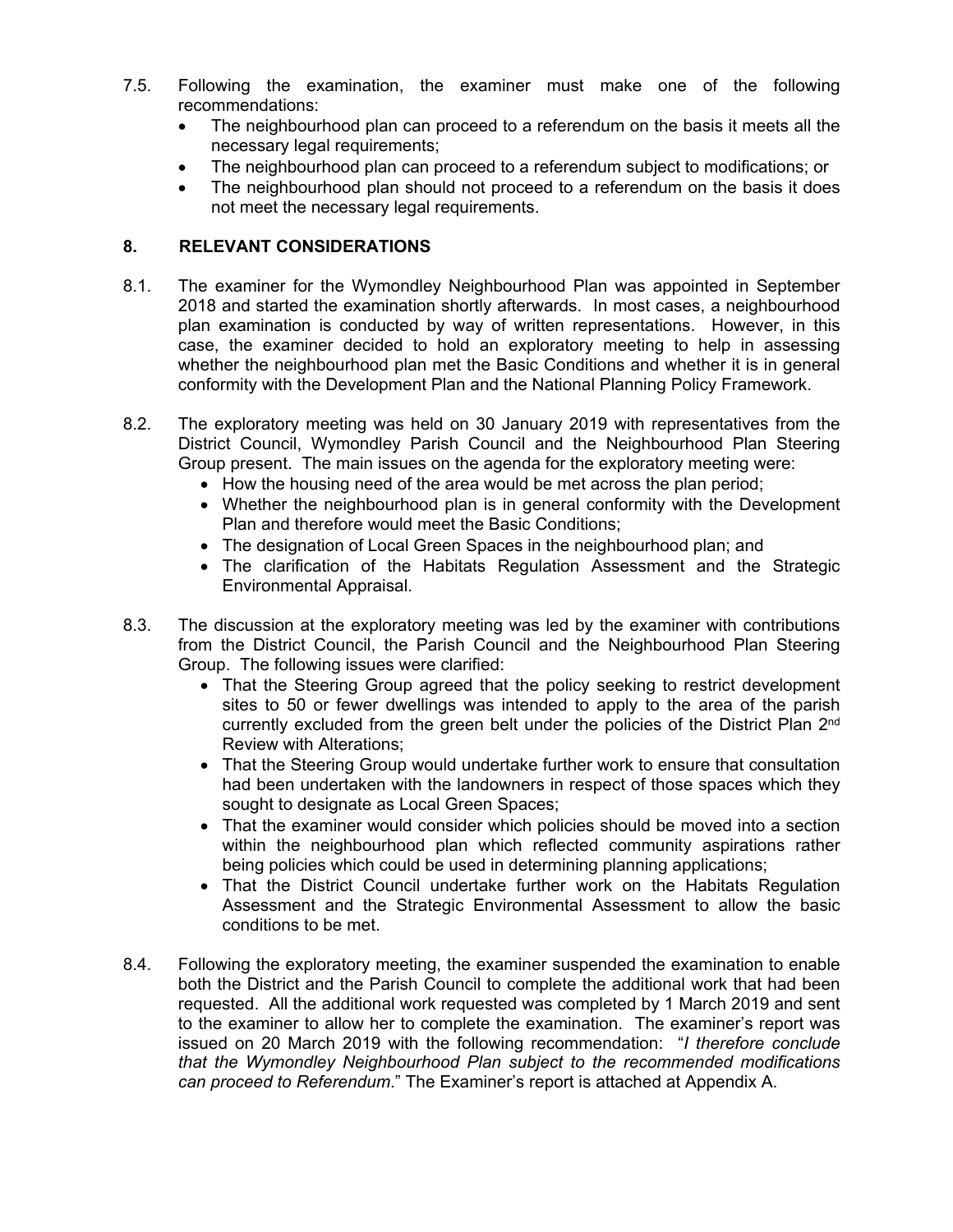- 8.5. The Neighbourhood Planning (General) and Development Management Procedure (Amendment) Regulations 2016 introduced a timeframe within which the local planning authority had to decide what action to take in response to the examiners recommendations. The independent examiner's report was not received in time for both the local planning authority and the Parish Council to consider the recommendations and conduct a referendum before the local election period. An extension to the timeframe was therefore agreed between the District and the Parish Council.
- 8.6. The Wymondley Neighbourhood Plan does not allocate any sites for residential development but following the examiners modifications will include 20 policies which will be used in determining planning applications in the neighbourhood planning area.
- 8.7. A schedule of the examiner's proposed modifications to the neighbourhood plan has been prepared and is attached as Appendix B. The examiner's modifications to the neighbourhood plan ensure that the neighbourhood plan can meet the Basic Conditions, but at this stage the local planning authority can also make further modifications. If any of the modifications proposed by the local planning authority depart from the examiner's recommendations, clear reasons must be given for those departures. The attached schedule sets out the examiners recommendations and sets out a response from Officers. The examiner has proposed modifications which amend the wording of some policies. Officers consider that the proposed modifications to the majority of the policies will ensure that the policies will meet the Basic Conditions. There are however, three policies where it is suggested that additional modifications are made:
	- combine policies NHE8 and FR4 to create one policy for Flood Risk;
	- delete a duplication in the text of policy NHE11; and
	- delete a duplicate sentence in policy GIS2.

It is considered that these modifications are in accordance with the examiner's report and would not necessitate any additional consultation as the aims of the policies are unaffected.

- 8.8. In addition to the proposed modifications to the policies, the examiner has requested that a number of the policies which were included in the submission version of the neighbourhood plan are moved to a new section of the neighbourhood plan as she considered that they are community aspirations rather than planning policies and cannot be used in the determination of planning applications. Officers welcome these proposed modifications to the neighbourhood plan.
- 8.9. The Parish Council have also considered the examiners report and have accepted the examiners proposed modifications and recommendations.
- 8.10. Overall, officers consider that the modifications will help to make the neighbourhood plan clear and one which can be used in determining planning applications in the neighbourhood planning area. (For reference a copy of the Wymondley Neighbourhood Plan pre-examination version, June 2016 as submitted for examination can be viewed on the Council's website at: [https://www.north](https://www.north-herts.gov.uk/home/planning/planning-policy/neighbourhood-planning/approved-neighbourhood-areas-wymondley)[herts.gov.uk/home/planning/planning-policy/neighbourhood-planning/approved](https://www.north-herts.gov.uk/home/planning/planning-policy/neighbourhood-planning/approved-neighbourhood-areas-wymondley)[neighbourhood-areas-wymondley\)](https://www.north-herts.gov.uk/home/planning/planning-policy/neighbourhood-planning/approved-neighbourhood-areas-wymondley)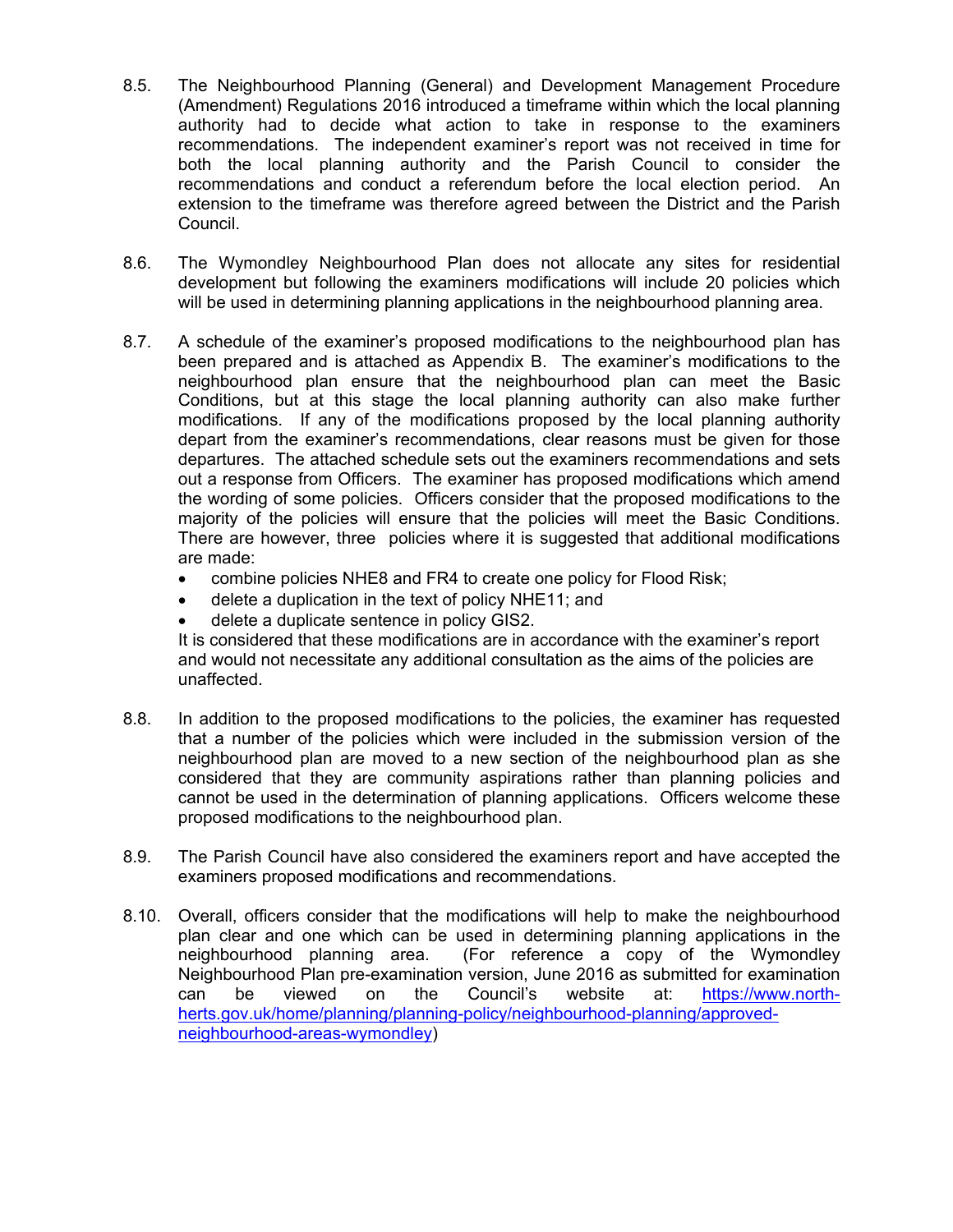- 8.11. The examiner states that subject to the proposed modifications being made to the neighbourhood plan, she recommends that the Wymondley Neighbourhood Plan can go forward to a referendum. As part of the examination process, the examiner must consider whether the referendum area should be extended beyond the neighbourhood plan area to which it relates. In this case, the examiner considers that there is no reason to alter or extend the area for the referendum.
- 8.12. Once the local planning authority decides that a referendum should be held, this must take place within 56 working days from the publication of it's decision notice to take the plan forward. The duties of the Counting Officer are to be exercised by the appointed Returning Officer for local government elections in the area. It is proposed that the referendum will take place in August 2019. The date will be clarified at the meeting of Cabinet.
- 8.13. If there is a favourable response to the referendum, where more than 50% of those voting are in favour of the plan, then the Local Planning Authority will "make" the neighbourhood plan. The plan will need to be made within 8 weeks of the referendum. The Service Director – Regulatory in consultation with the Executive Member for Planning, Enterprise and Transport have delegated authority to "make" the neighbourhood plan following a successful referendum. Once the plan is made, it will then form part of the statutory development plan. Policies in the neighbourhood plan will be used in determining planning applications within the Wymondley neighbourhood planning area.

## **9. LEGAL IMPLICATIONS**

- 9.1 Under the Terms of Reference for Cabinet Paragraph 5.6.18 of the Constitution states that the Cabinet should exercise the Council's functions as Local Planning Authority except where functions are reserved by law to the responsibility of the Council or delegated to the Service Director : Regulatory.
- 9.2 The Localism Act 2011 provided a new statutory regime for neighbourhood planning. The Neighbourhood Planning (General) Regulations 2012 (as amended) make provisions in relation to that new regime. It does amongst other things set out the Council's responsibility (as the Local Planning Authority) in assisting communities in the preparation of neighbourhood development areas, plans and order and to take plans through a process of examination and referendum.
- 9.3 At the point where the local planning authority makes the decision on whether the neighbourhood plan should proceed to referendum, it needs to be satisfied that the neighbourhood plan proposal has regard to national policy and guidance, contributes to sustainable development, is in general conformity with the strategic policy of the development plan for the area and doesn't breach or is otherwise compatible with EU obligations.
- 9.4 Regulations 2A and 18A of the Neighbourhood Planning (Referendums) Regulations 2012 prescribe the relevant time limits referred to in paragraphs 8.10 and 8.11 above respectively.
- 9.5 As a consequence of receiving the examiner's report for the Wymondley Neighbourhood Plan, the local planning authority must now have regard to the provisions of the neighbourhood plan as a material consideration in the determination of planning applications within the Wymondley neighbourhood planning area.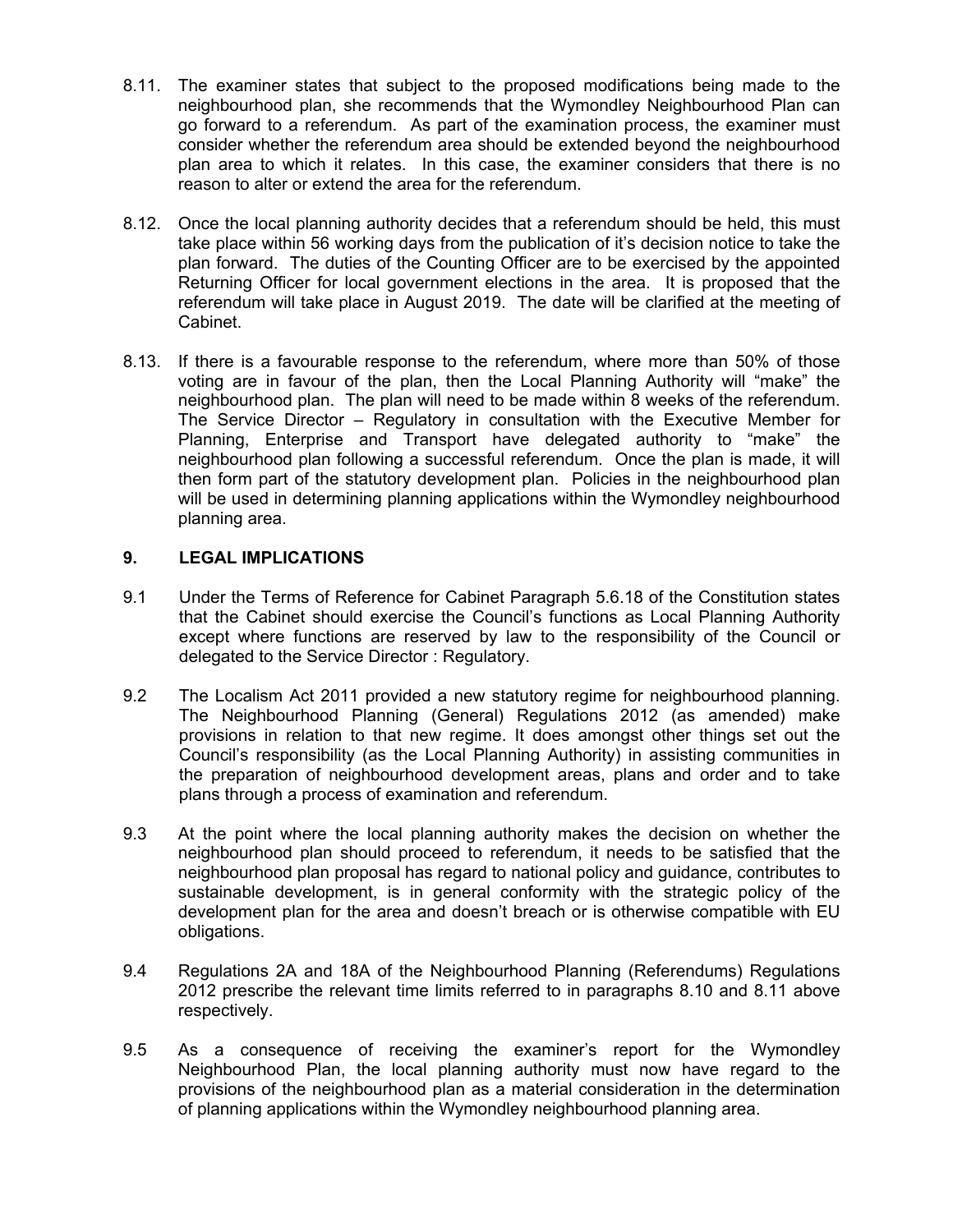## **10. FINANCIAL IMPLICATIONS**

- 10.1 The cost of the Wymondley Neighbourhood Plan examination has been met out of the existing Neighbourhood Plan Reserve (£21,000), which came about from previous Department of Communities and Local Government (DCLG) funding following designation of neighbourhood plan areas. This reserve will also be used to fund this referendum.
- 10.2 Until March 2019, the local planning authority could claim £20,000 from the MHCLG once a neighbourhood plan had gone through a successful examination process and a date has been set for a referendum. At the time of writing, it is not known whether the MHCLG intends to continue with any Neighbourhood Plan payments into 2019/20, any further update will be given at the meeting.

### **11. RISK IMPLICATIONS**

11.1. No direct risk implications from this report but Sustainable Development of the District and the Local Plan are both Cabinet Top Risks.

### **12. EQUALITIES IMPLICATIONS**

- 12.1 In line with the Public Sector Equality Duty, public bodies must, in the exercise of their functions, give due regard to the need to eliminate discrimination, harassment, victimisation, to advance equality of opportunity and foster good relations between those who share a protected characteristic and those who do not.
- 12.2 There are not considered to be any direct equality issues arising from this report. Future individual schemes or considerations may well be subject to appropriate review to ensure they comply with latest equality legislative need. Any risks and opportunities identified will also be subject to assessment for impact on those that share a protected characteristic.

#### **13. SOCIAL VALUE IMPLICATIONS**

13.1 The Social Value Act and "go local" policy do not apply to this report.

## **14. HUMAN RESOURCE IMPLICATIONS**

14.1. There are no new human resource implications arising from the contents of this report.

#### **15. APPENDICES**

- 15.1 Appendix A : Wymondley Neighbourhood Plan Independent Examiners Report, [https://www.north-herts.gov.uk/home/planning/planning-policy/neighbourhood](https://www.north-herts.gov.uk/home/planning/planning-policy/neighbourhood-planning/approved-neighbourhood-areas-wymondley)[planning/approved-neighbourhood-areas-wymondley](https://www.north-herts.gov.uk/home/planning/planning-policy/neighbourhood-planning/approved-neighbourhood-areas-wymondley)
- 15.2 Appendix B : Schedule of examiners proposed modifications and responses